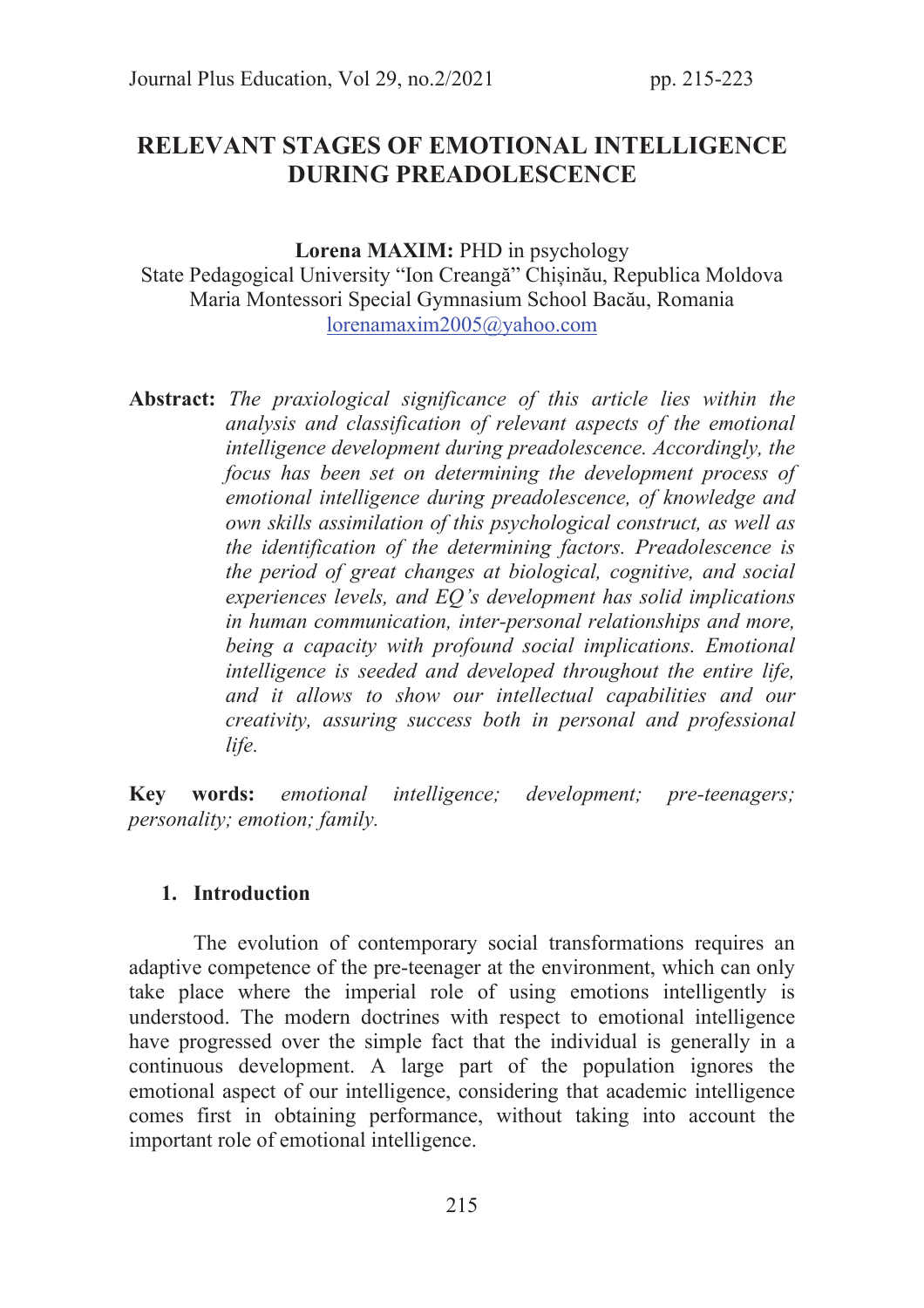Worldwide studies have settled that the main factor which impacts the achievement of success is represented by emotional intelligence. Emotional intelligence is a durable change, a dynamic phenomenon, an essential factor which improves human behaviour over the whole duration of life. The benefits of developing emotional intelligence are various: it offers a way of "settlement of frequently dealt with issues: conflict management, collaboration with others, solving emotional problems" (Rosca, C., 2015), strengthens the personality through assuring an emotional balance, a developed interior force, in order to maintain an optimistic perspective of life.

Emotional intelligence contributes to the efficiency of human activity, determining his performances in various fields, choosing multilateral directions of development, increasing the degree of responsibility in making decisions and performing tasks, both in individual personal life and the social and professional one. Emotional intelligence promotes wellbeing, being one of the main factors which facilitates an interpersonal relationship. Emotional intelligence represents a conglomeration of overriding factors, which intertwine as follows: selfawareness, emotions control, motivation, empathy and social relationships. Self-awareness and knowledge represent the basis of emotional intelligence.

## 2. Relevant aspects of developing emotional intelligence during preadolescence

Although emotional intelligence starts to develop since early childhood, preadolescence

is the appropriate stage because the preadolescence age represents the most sensitive part of society, one of the most complicated periods of development. Preadolescence or puberty is the period between 10/11-14/15 years old. (Frătilă, I., 1998, Golu, F. 2015).

 "The preadolescent age is considered the age between childhood and maturity, an intermediate stage between childhood and adult life, which happens differently for each person, but ends in the same result – maturity" (Racu, I., Racu, 2013).

 This period presents multiple challenges of social development and a stage of significant physical and endocrine changes, making this period especially profound as far as emotional experiences are concerned, with frequent modifications of disposition. The pre-teenager has a specific behaviour that, more often than not, manifests through unexpected reactions. This is owed to the fact that preadolescence is the stage where the system of interests, personal values, moral orientations are formed, and a deep analysis and rigorous appreciation of accumulated individual experience and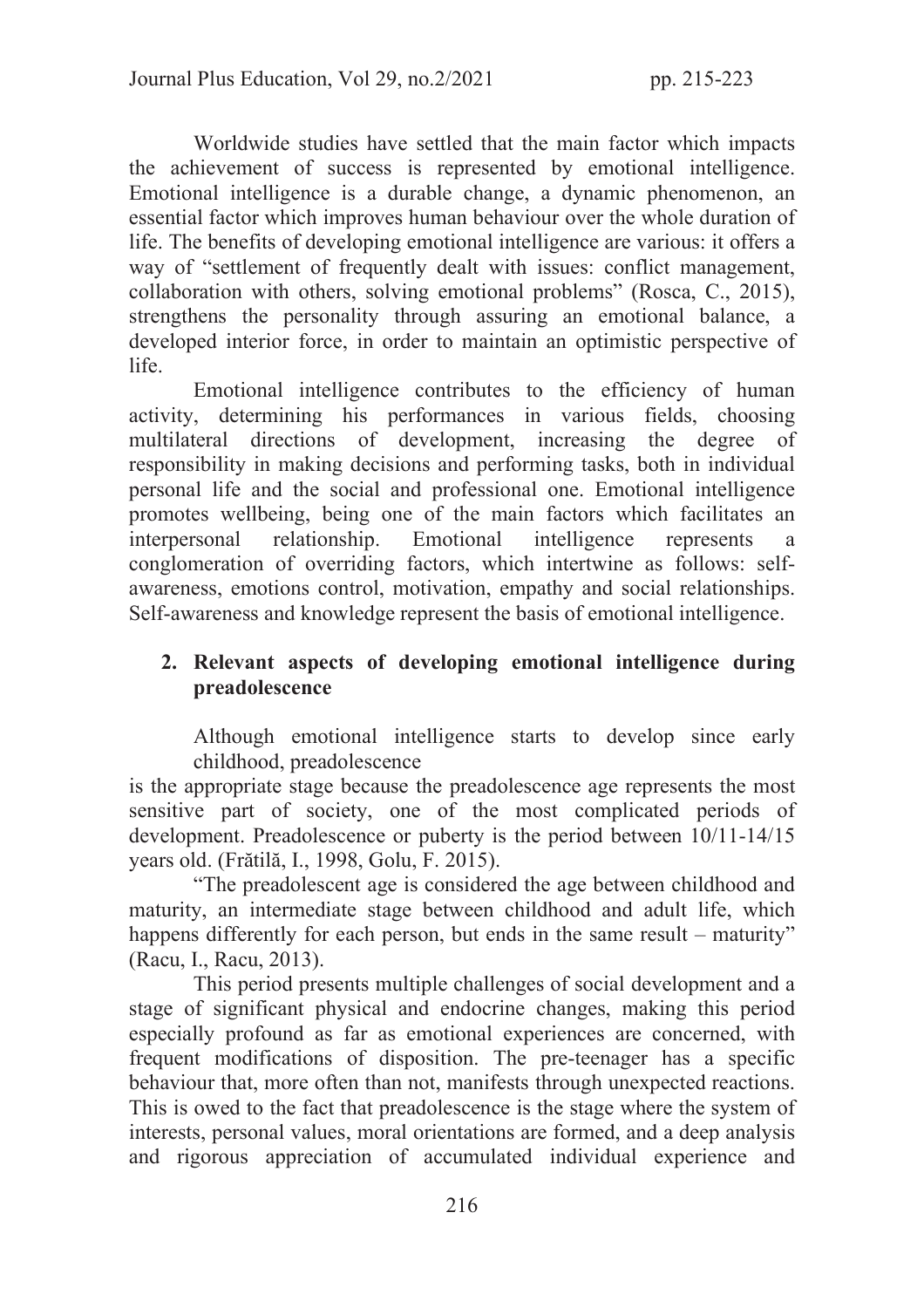determining the life position towards people and society is revised. (Racu, I., Racu, 2007).

 The preadolescence period is influence by various internal and external factors, which can lead to confusing the pre-teenager, with the chance of indoctrination of a false belief system, inconsistent with social expectations, leaning towards conflict and social inadaptability. The modifications at subjective level (experiencing emotion), cognitive level (the quality of emotion experience), biological/physiological level (the actual changes), behavioural level (emotional expression), are in fact, emotions. They assure our survival, as a warning signal, when the instinct goes missing. The most evident dimension of emotion is the subjective one, being the result of the other three levels accumulated changes. Emotions represent the direct and immediate effect of the way we see events, and the emotions we cross throughout our lives. (Lemeni, G., Miclea, M., 2004).

 The psychic transformation is impetuous and with different internal misunderstandings, because of maintaining a continuous state of agitation, bustle, impulsivity, restlessness, and anxiety. "The pre-teenagers' emotional traits are much richer and nuanced due to the various activities and interpersonal relationship they sustain. Pre-teenagers experiment some significant investments at an emotional level, often outside of family, in friendships" (Paladi, A., 2018).

 All these transformations require the capacity to emotionally selfregulate; they are having no flexibility. The pre-teenager tends towards to social environment, looks for groups that will satisfy its need of affiliation, socialisation, and emotional security. The ability of making friends is one of the basis objectives of development at this age. The opinion of fellow students and friends has the most weight. All psychical functions of the general individual come as a result from interiorising social relationships.

 During preadolescence all the self-awareness dimensions constitute of:

- Cognitive dimension (knowledge of our own qualities and traits);
- Affective dimension (personal emotions and feelings, self-respect);
- Behavioural dimension (refers to practical manifestation, in conduct, relations of these acquisitions of attitude towards self)

Under the aspect of affective life, preadolescence is marked by emotional instability, alternation in contrast of the affective evolution stages and even affective hypersensitivity. (Racu I, 2005). Unfortunately, emotional development is treated superficially, as it was understood by itself. Understanding emotions is of major importance. They must be known, understood, and ultimately, controlled. The given period is characterised by conflicting communication and the fight for autonomy, position, and acceptance (Bolboceanu, A., 2005).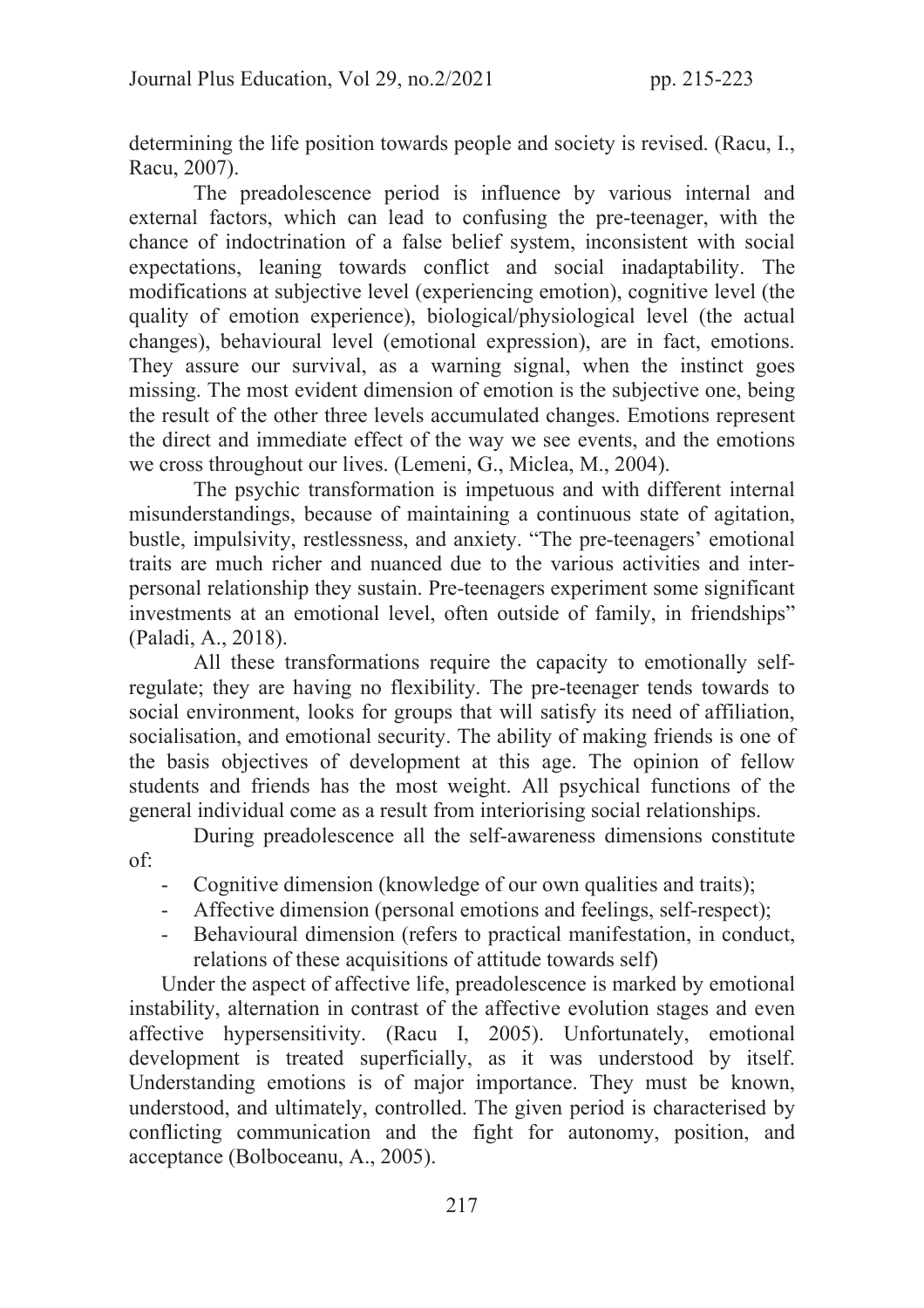During this period the first sexual experiences begin, becoming independent from the familial environment. The parental authority drops while the importance of the social group rises, the development of ability to properly communicate takes place simultaneously with the social capabilities. This is a period of life where the pre-teenager is the main standard in establishing the self-concept. At this stage, they no longer ask support from parents, but from colleagues and friends (Golu, P., Verza, E., Zlate, M., 2005, Schiopu, U., Verza, E., 1995).

The ability to understand thoughts, feelings, situations, opinion views of others develop step-by-step, when pre-teenagers become less egocentric, and more prepared to recognise and coordinate the multiple dimensions of interpersonal experiences (Astington, J., 1993, Wedeck, J., 1947). The typical egocentricity of this period makes the pre-teenager extremely self-centred, incapable of taking into account others' perspective. Relationships and communications with people take an important role in pre-teenager lives (Paladi, A., 2018). The most frequent form of human interaction is represented by communication.

Piaget J.'s studies highlight three factors which determine the development process: growing up, the empirical experience received from the physical environment and the action of the social environment (Goleman, D., 2001).

The development of the ability to assume the appropriate age social perspectives are essential because they involve the shift of personality the pre-teenager goes through in understanding the concept of friends, people with influence, peer groups and self-awareness (Selman, R., 1980).

During the process of reaching maturity, the pre-teenager evolves stepby-step in developing reflection capabilities, self-knowledge, interknowledge, which facilitate the development of empathy, communication skills and the ability to solve problems (Chandler, M. J., 1973, Mendelsohn, M., Straker, G., 1999).

Pre-teenagers act uncertain towards all kinds of temptations, and this leads to incorrectness and mistakes. They end up breaking rules because they are not ready to deal with the complex experiences coming their way, lived first-hand. The incapacity to control emotions determines a state of uncertainty, which can usually lead to anxious states, apathy and even depression. The most efficient way of preventing these types of situations is developing emotional intelligence. This shows a positive transformation of the pre-teenager behaviour and his attitude towards self and others, this being essential for achieving efficient communication at an emotional level (Lemeni, G., Miclea, M., 2004).

Developing emotional intelligence is a spontaneous, natural process, which develops gradually out of the pre-teenager life experience. Developing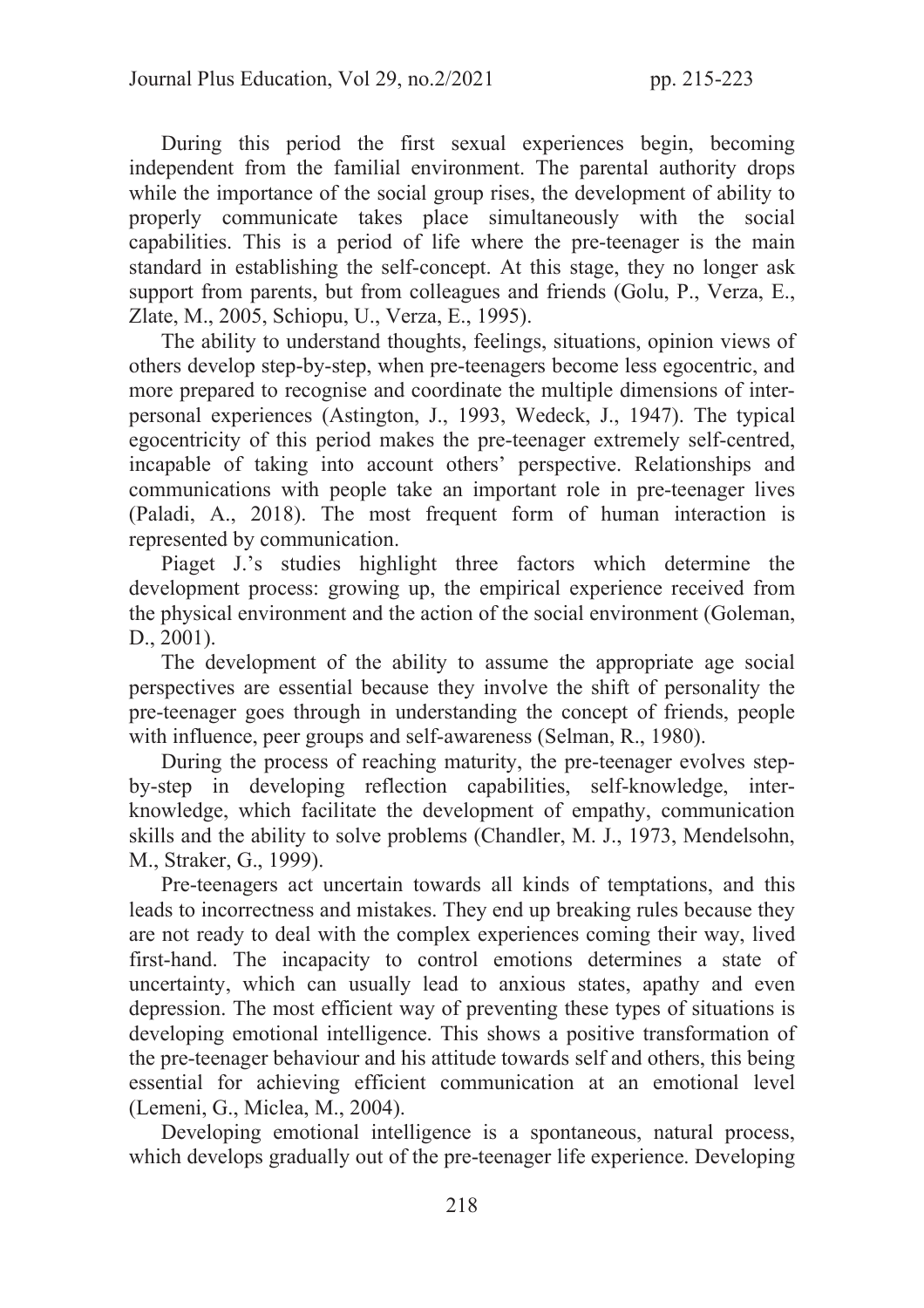intelligence at pre-teenager age takes place under important factors, one of them being social interaction, which manifests through different type of help and support from the adults. The social connection begins the path towards the establishing language, is the foundation and permits intellectual processes, through which the pre-teenager can adopt its beliefs, values, and other attitudes, consciously or unconsciously, in his ulterior development, which automatically operates as verbal thinking. This development pattern in which the intellectual processes move from the exterior (social) to interior, Vîgotschi calls "the generic law of cultural development" (Goleman, D., 2001).

Human capabilities and their progressive evolution depend on the social and institutional context, where the individual preoccupation takes place: environment, group, individual development, and learning being tightly connected and co-dependent. The capacity to invest, anticipate events and behaviours represent one of the emotional intelligence components. The social context and cohabitated experiments mark the base orientation of personality.

The researcher D. Cristea (2015) mentions that is necessary to consider the following relation: "…The behaviour is the result of dynamic interaction between the subject responsibility and the characteristics of the social situation where he is placed." (Cristea, D., 2015).

As far as reciprocal influences between the social environment and personality traits are concerned, Gerald M., Deary Ian J., Whiteman Martha C. (2005) mentions: "…developing personality is a two-sided road. The external social environment could influence the development of personality, but the child interacts with it actively and created his own social experience" (Gerald, M., Deary, I.J., Whiteman, M.C., 2005). Social relationships are the foundation in constructing self-awareness.

Individual differences in developing emotional intelligence manifest according to the pre-teenager experiential route and on the basis of parentchild relationship (Vlas, G., 1992).

"During puberty, irritability, instability, explosivity are found, all being characteristic to manifesting emotions and are at the basis of some conflicts with parents" (Paladi, A., 2018).

Family represents the prerequisite of general and emotional development of the pre-teenager, of his intellectual and moral training. Family is definitory is developing emotional intelligence. It represents a dynamic interrelational system, expressed through mutual exchange of psychological needs between family members, and the promotion of an efficient parental model with positive attitudes favours the harmonious and integrated development of the child (Pellegrini, D.S., 1985).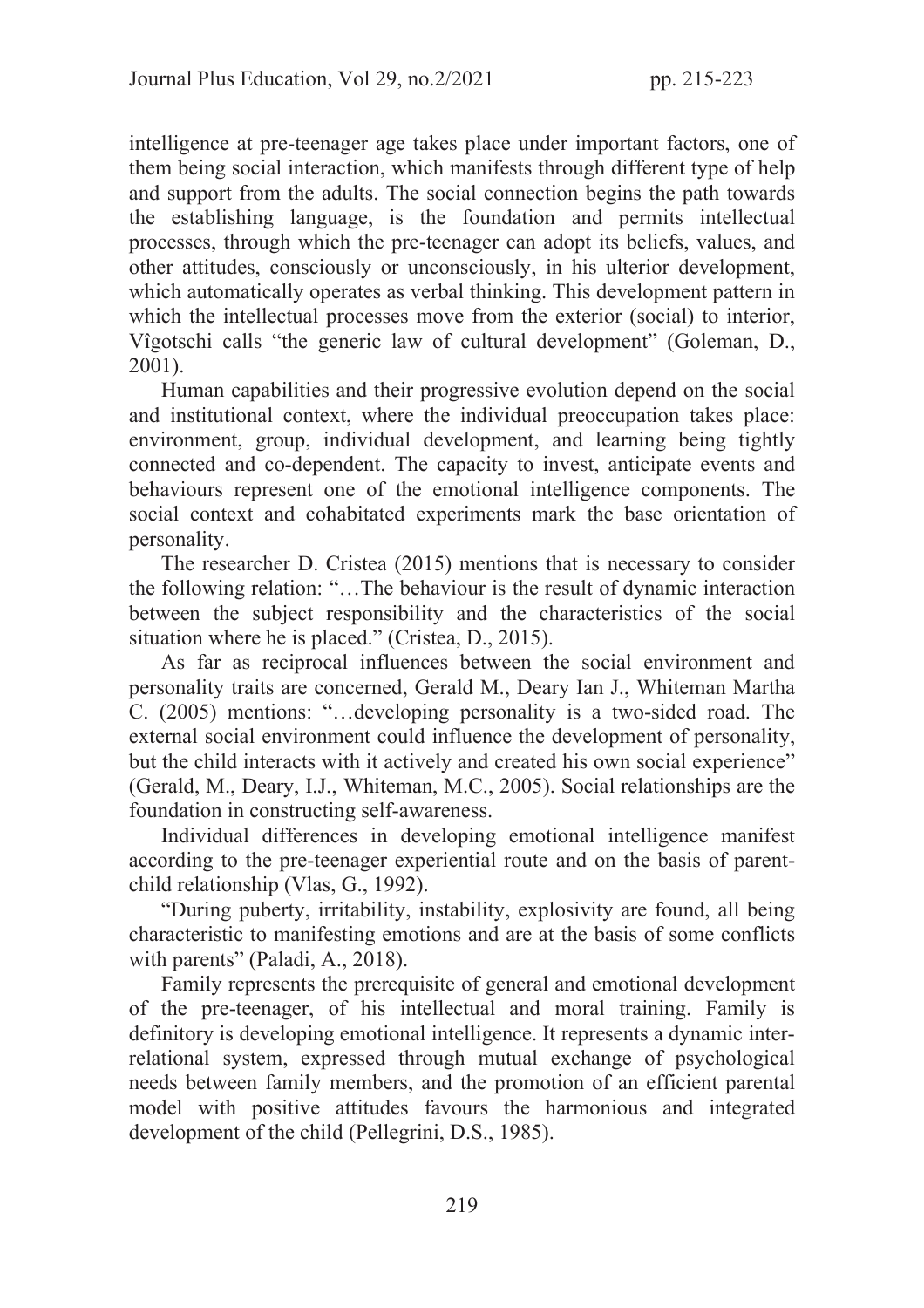The familial context is the first school of emotional intelligence development. The parents represent the main imitation model of their children. The relational method of the family, its affective climate and its socio-cultural model are essential for social insertion and forming social behviours (Vlas, G., 1992). "Family represents a superior form of community – mainly the husband, wife and children – which relies on social and biological relationships, having as main goal to prepare the future generation, healthy and highly educated, leading to society development" (Banciu, D., Radulescu, S.M, Voicu M, 1987). As a result, pre-teenagers who live in a familial environment characterised by empathy, will gain appropriate models in developing emotionally healthy competencies.

The parents who do not answer pre-teenager needs generate an uncertain and avoiding attachment, stopping the emotional expression of their children. The conflicts between parents traumatise the child's mind. The behaviour of these families precludes the development of controlling capabilities of their own emotions, as well as others'.

Considering the impact of the family in forming the pre-teenager personality, we can assume that his emotional intelligence will be determined by his family's communication style, the parents' attitude, the transited values and the psychological climate inside the family. The emotional style is tightly connected of the quality of affective relationship in the family. The pre-teenager learns to relate with the complexity of the social world, tries to understand others' feelings, to be empathic, develop ideas about others' ideas, emotions, and intentions. (Golu, M., 2007).

Pre-teenagers with a high degree of emotional intelligence adapts easier in social environment conditions which are always changing, succeeding to adapt to pressure, intense and difficult changes they face in this period of their lives (Papalia, D., Wendkos O., Duskin F, R., 2010). A high emotional coefficient indicates that the person is in touch with their feelings, that they have a good relationship with themselves, that they have a positive view about live and can reach their potential. This person understands how others feel, has the capacity to solve their issues through adapting at different circumstances, and therefore they succeed in their interactions. They act naturally with their peers, are accepted easily in a social group. Consequently, the emotionally intelligent individual is capable of innovation and creativity (Roco, 2001).

## 3. Psychological particularities of developing emotional intelligence during preadolescence

The prosocial orientation opposed to the antisocial is determined by elementary factors of psychic development (genetic transmission, social groups, education). The pre-teenager personality is strongly marked by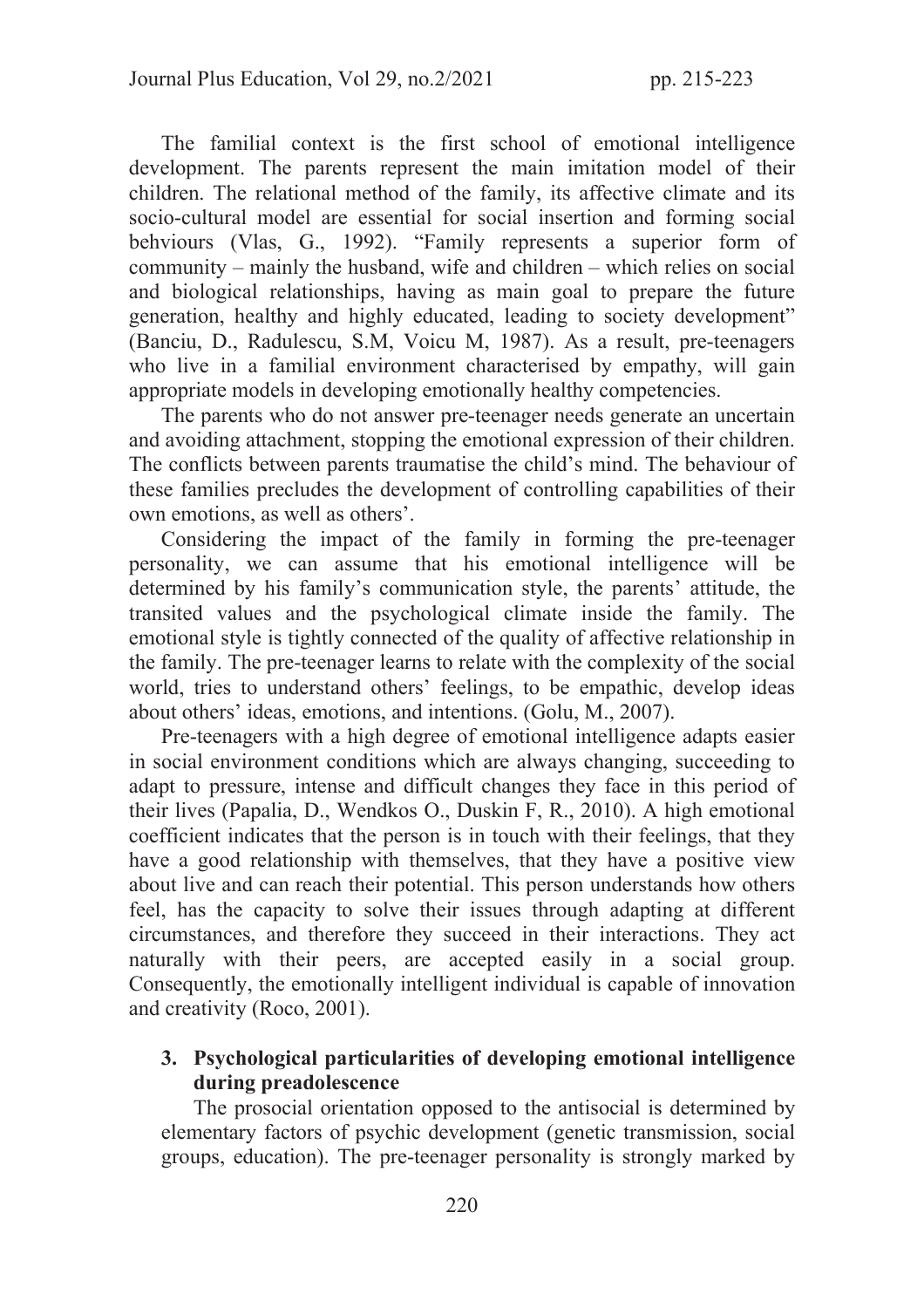an increase of self-awareness and the capacity of self-determination. Affective vulnerability is another characteristic of the pre-teenager's personality, the ambiance where he grows and develops, the circumstances outside of it are of major importance.

The most important aspects of developing personality during preadolescence are: self-awareness, temperamental particularities, character, skills, moral consciousness, the physical self (the way the person perceives its own physical appearance, especially the ones referring to their own body, body image and sexual orientation), the social self (what the pre-teenager sees as valuable and important in life), the emotional self (the way the pre-teenager sees his own emotions and feelings) (Lemeni G., Miclea,. M., 2004).

Just as social intelligence, a developed emotional intelligence corelates in a positive manner with certain psychological characteristics, such as:

- The ability to decode non-verbal messages,
- Differentiating the self-concept,
- The saturation of self-image with understanding intellectual characteristics,
- The saturation of self-image with describing volitive characteristics of personality,
- Precision,
- Fulness,
- Sensitivity at emotional states of others in communication situations,
- Diversity of the expressive repertoire in communication,
- Openness and manifestation of friendliness in communication,
- Emotional stability,
- Sensitivity to answering in communication,
- The ability of receiving critique,
- Conscientiousness,
- Pronounced self-appreciation,
- Self-acceptance,
- The active spirit,
- Profound reflection,
- The capacity of understanding in which way the emotional state of a person is perceived by its partners of communication,
- Empathy,
- Non-verbal sensitivity,
- Depth of reflection,
- The feeling of dignity,
- Interest shown towards social issues,
- Social activity etc (Mikhailova, E., S., 1996)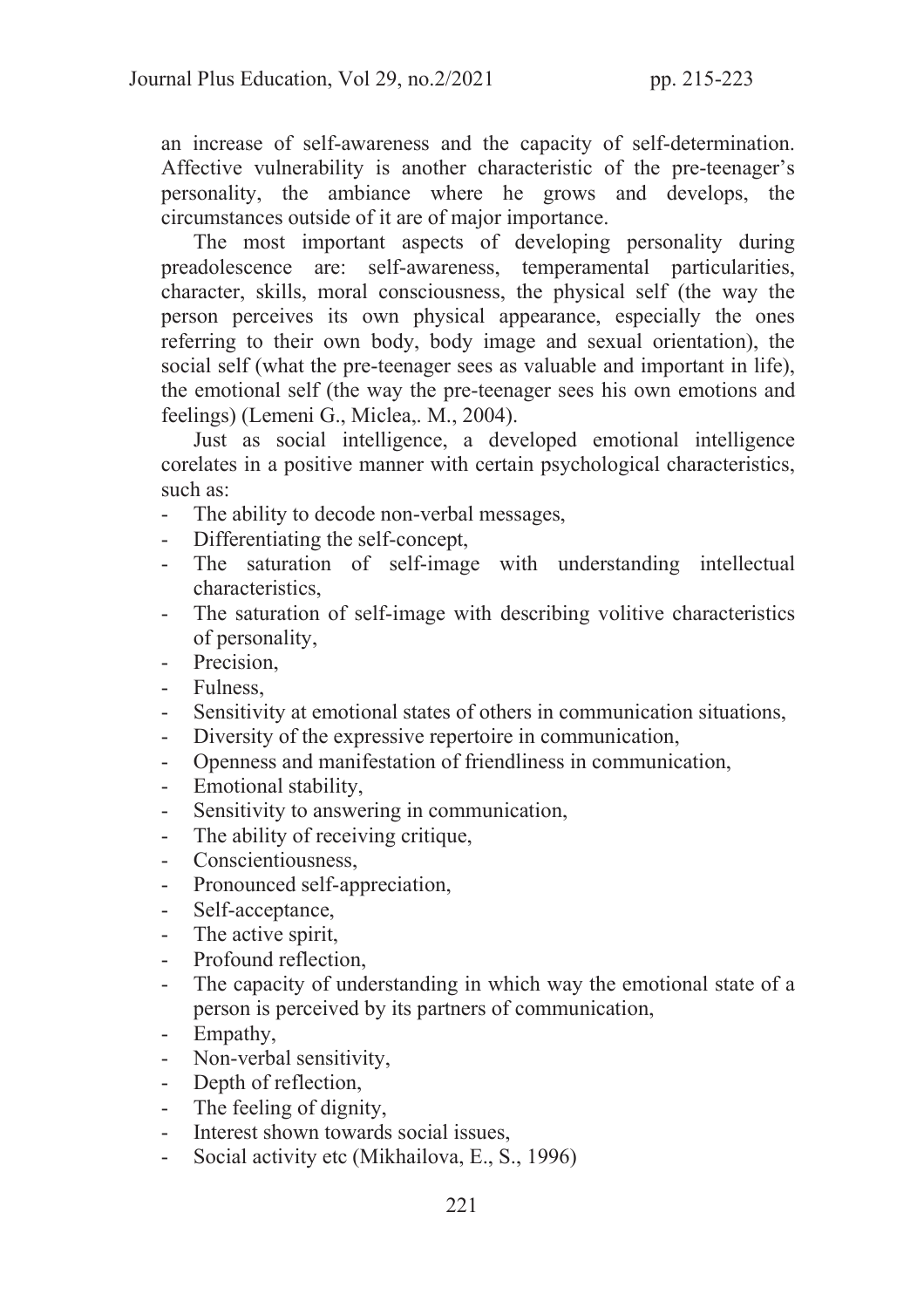The study of emotional intelligence development imposes investigations and additive research studies, so that both present and future generations to be able to adapt to new life situations and new attributions, developing their personality and personal life, becoming valuable and successful people.

Therefore, the necessity of multilateral thorough analysis of the emotional intelligence phenomenon, of its structure and defining factors is essential both for accentuating, signalling the basis of this process, as well as understanding relevant situations of developing emotional intelligence during preadolescence, of developing particularities of the emotional and personality field. It can be affirmed that the problem of emotional intelligence has an interdisciplinary character, being at the interference of the controversial types of approach in contemporary science and practice. In conclusion, it can be affirmed that developing emotional intelligence is a condition of performance and presents the ability to adapt in any new given situation.

### References:

- Astington, J., (1993) The child's discovery of the mind. Cambridge: Harvard University Press
- Banciu, D., Rădulescu, S.M., Voicu M., (1987), Adolescents and family. Moral socialisation and social integration. Bucharest: Scientific and Encyclopaedic, p. 271
- Bolboceanu, A., (2005) The impact of communication with the adult over intellectual development in different periods of ontogenesis: doctorate thesis hab. In psychology, Chisinau.
- handler, M. J., (1973) Egocentrism and anti-social behavior: The assessment and training of social perspective-taking skills. In: Developmental Psychology. 1973, vol. 9, nr.3, pp. 326 - 332.
- Cristea, D., (2015), Treaty of social psychology. Bucharest: Trei Publishing House.
- Frăţilă, I., (1998) General and educational psychology. Iasi: Polirom Publishing House.
- Goleman, D., (2001) Emotional intelligence. Bucharest: Old Court.
- Gerald, M., Deary, I.J., Whiteman, M.C., (2005) The psychology of personality: traits, causes, consequences. Iasi: Polirom, p. 230.
- Golu, F., (2007) The foundation of psychology. Bucharest: The foundation of tomorrow's Romania.
- Golu, F., (2015) Manual of psychological development, a psychometric approach. Iasi: Polirom, 2015.
- Golu, P., Verza, E., Zlate, M., (1992) The Child Psychology. Bucharest: Didactic and Pedagogical Publishing House.